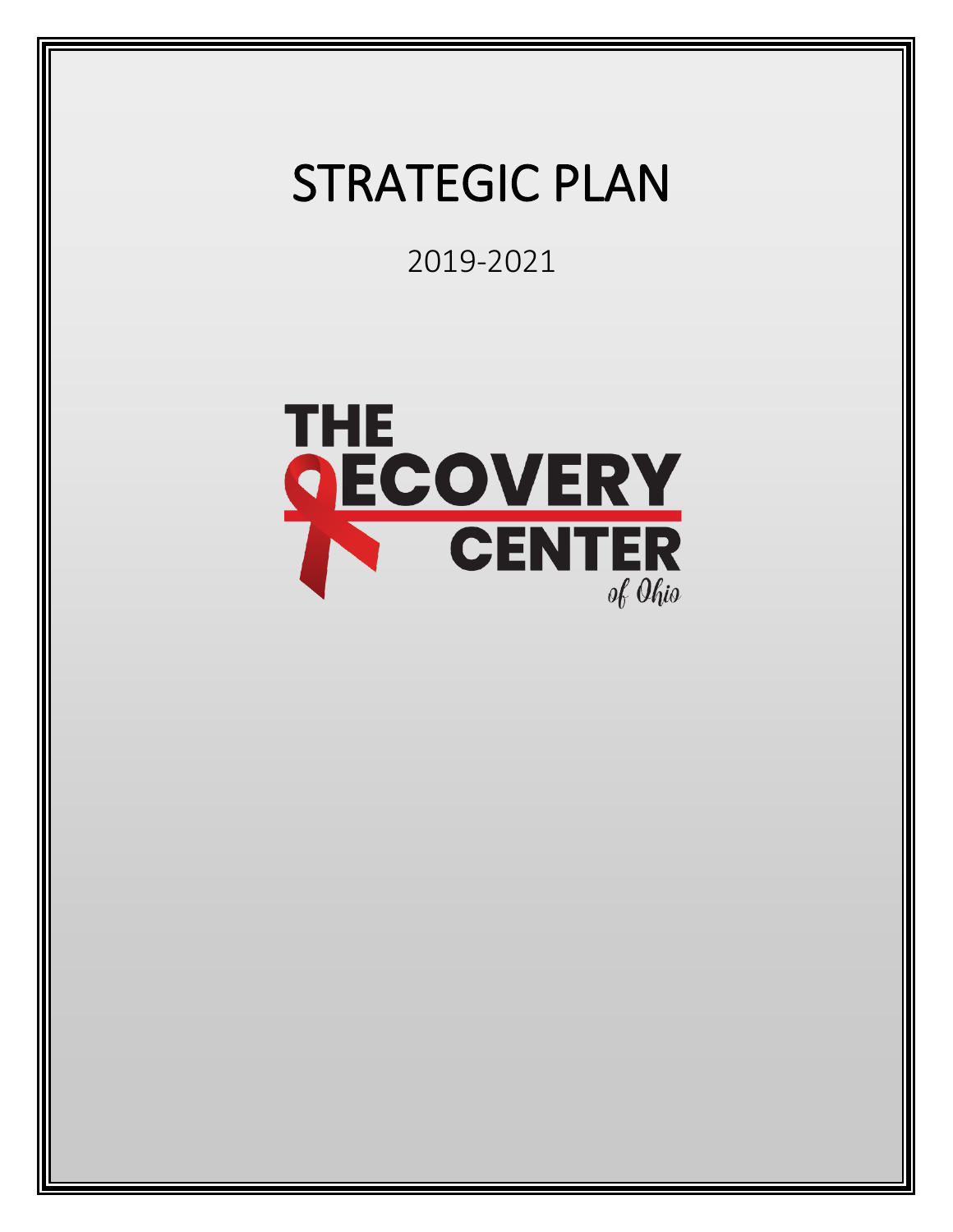### OUR PROMISE

Recovery Center of Ohio, LLC values each of its consumers. Our goal is to provide services that will allow our consumers to become functional and independent in each part of their life that has been affected by mental illness. Recovery Center of Ohio, LLC makes six promises to guide the provision of services to make sure that we meet our goal.

> *We promise to provide intensive and long-term support to help our consumers make progress towards their goals.*

*We promise to develop trust and open communication with all of our consumers.*

*We promise to provide comprehensive case management services that adhere to the standards of our accrediting agency, CARF, and our Local Management Entity(s).*

> *We promise to maintain our consumers' confidentiality.*

*We promise to employ the person-centered process throughout the treatment process.*

> *We promise to support each consumer's freedom of choice in the delivery of care and service coordination.*

### **MISSION**

At Recovery Center of Ohio, LLC our mission is to help individuals and families dealing with mental illness to direct, become responsible for, and see progress towards their mental health goals. We collaborate with each individual in each part of their life in order to develop and provide effective prevention services and programs. We strive to ensure that all services are comprehensive and are responsive to the developmental, educational, and emotional needs of our consumers.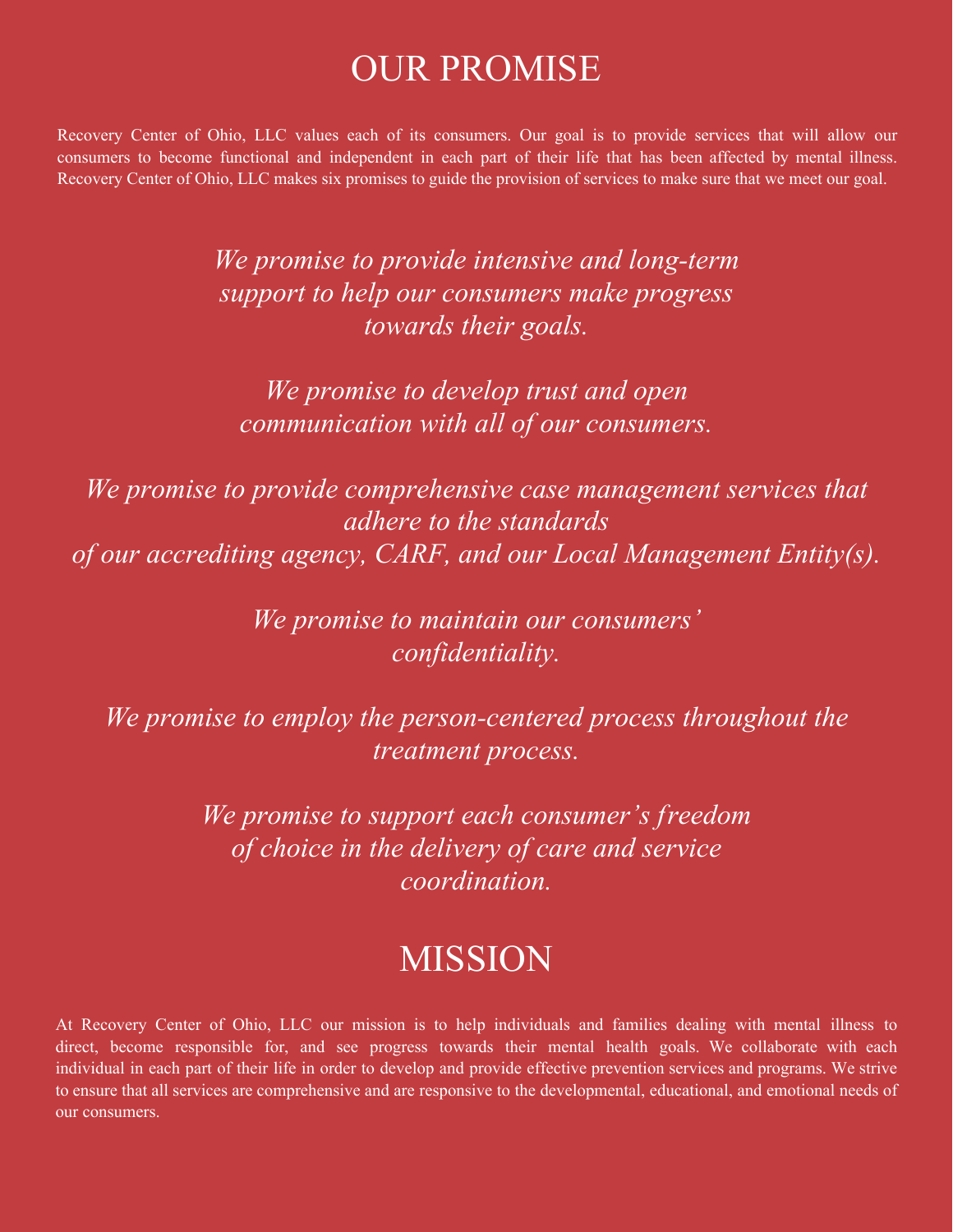## VISION

The vision of Recovery Center of Ohio, LLC is clear and distinctive: to become the premier Behavioral Health Provider. We envision a future in which we are the leading entity in providing treatment and support to individuals living with chronic and persistent mental health and substance abuse issues. RCOO will be the provider of choice for individuals seeking to become functional and independent as they live, relate, work and participate in their communities.

We acknowledge that service excellence and a genuine concern for those who entrust us with their care are key components of this vision. As such, we avidly accept the responsibility of educating, informing, and supporting our consumers, and elevating the standards of performance with which we conduct business. In realizing our vision we dedicate our resources and energies to collaborating with our stakeholders for the purpose of creating a high quality, caring, and culturally competent system of care that promotes recovery and wellness.

In pursuit of this vision, RCOO, LLC endorses the following Guiding Principles:

- We will develop a comprehensive continuum of care that is responsive to the changing needs of our consumers.
- We will provide services with empathy, compassion, and attentiveness keeping in mind that each person is a unique individual with their own desires, strengths, and goals.
- We will recruit, train, and maintain a highly qualified team of staff who demonstrate the highest degree of professionalism and are proactive in anticipating the needs of the organization as we grow.

# CORE OPERATING VALUES

- Compassion- We provide our consumers with highly qualified staff to help assist them and enhance the quality of their lives. We promise to provide employees with a safe and comfortable work environment in which to perform their duties.
- Responsiveness- We find solutions that meet the needs and preferences of people with mental health disabilities through direct service or referrals to other providers.
- Diversity- We recognize that people with mental health disabilities come from a variety of races, ethnicities, and religions; we embrace and seek to assist all who need our care without prejudice or discrimination.
- Integrity and Accountability- We exercise integrity in our administrative, service and outreach activities. We tie these activities directly to our mission, and we sustain and account for our records truthfully and accurately.
- State of the Art Practices- We aim for excellence through the use of high quality, state-of-the-art practices to help individuals with mental health disabilities and their families.
- Financial Sustainability- We strive to deliver on our mission with thoughtful strategic choices that ensure that we have sufficient financial resources to serve our population.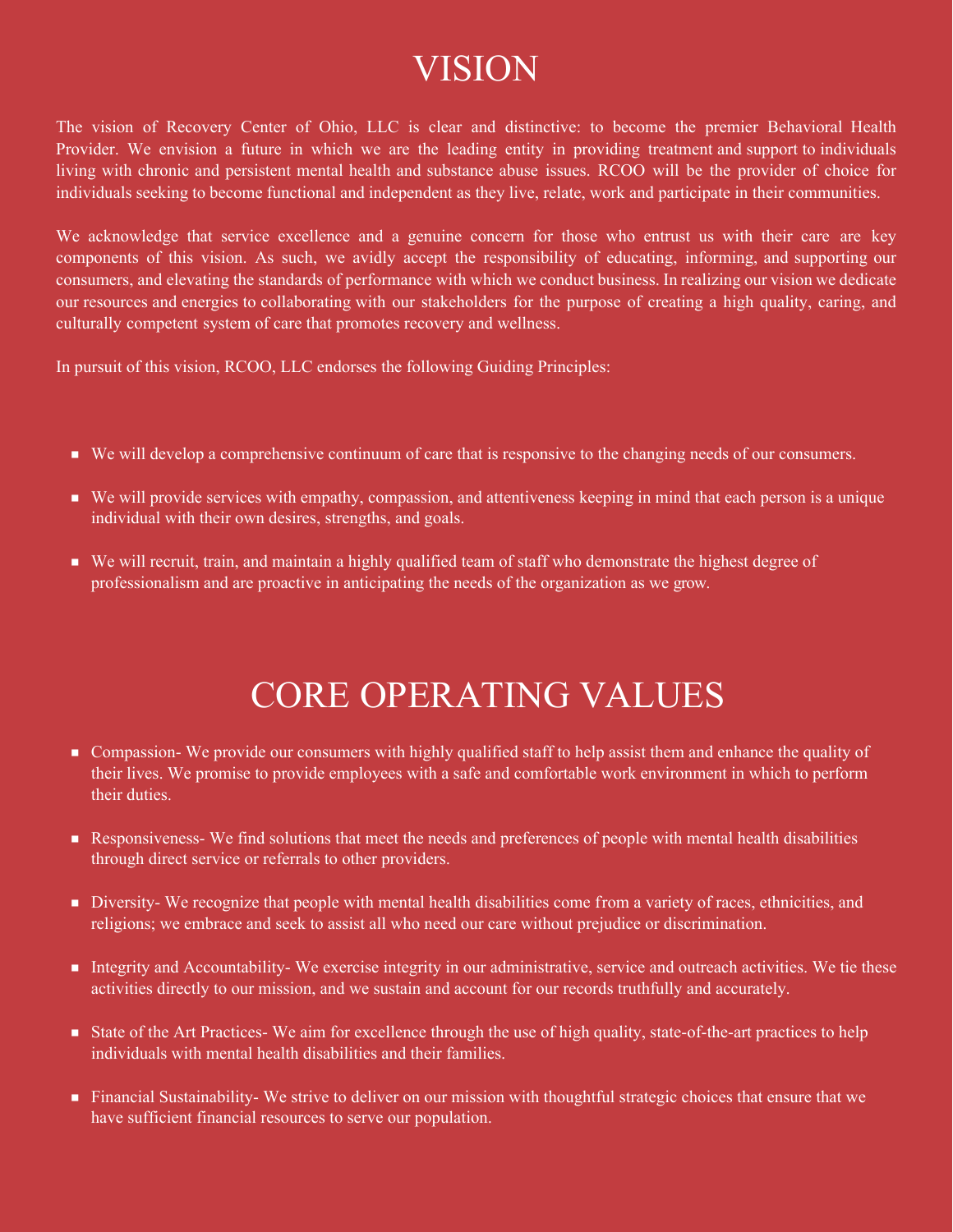

### **STRATEGIC PLAN**

The purpose of establishing the following strategic goals is to provide individuals measurable objectives in the areas of Clinical Development, Staff Development, and Board & Fiscal Development. These objectives will provide a means for determining the success of the company as well as guiding its leaders as they prepare for the upcoming 2019-2021 Fiscal Year.



*The Strategic is reviewed at least annually and updated as needed per CARF standards manual. Strategic Plan FY 2020-2021 RCOO Page 2*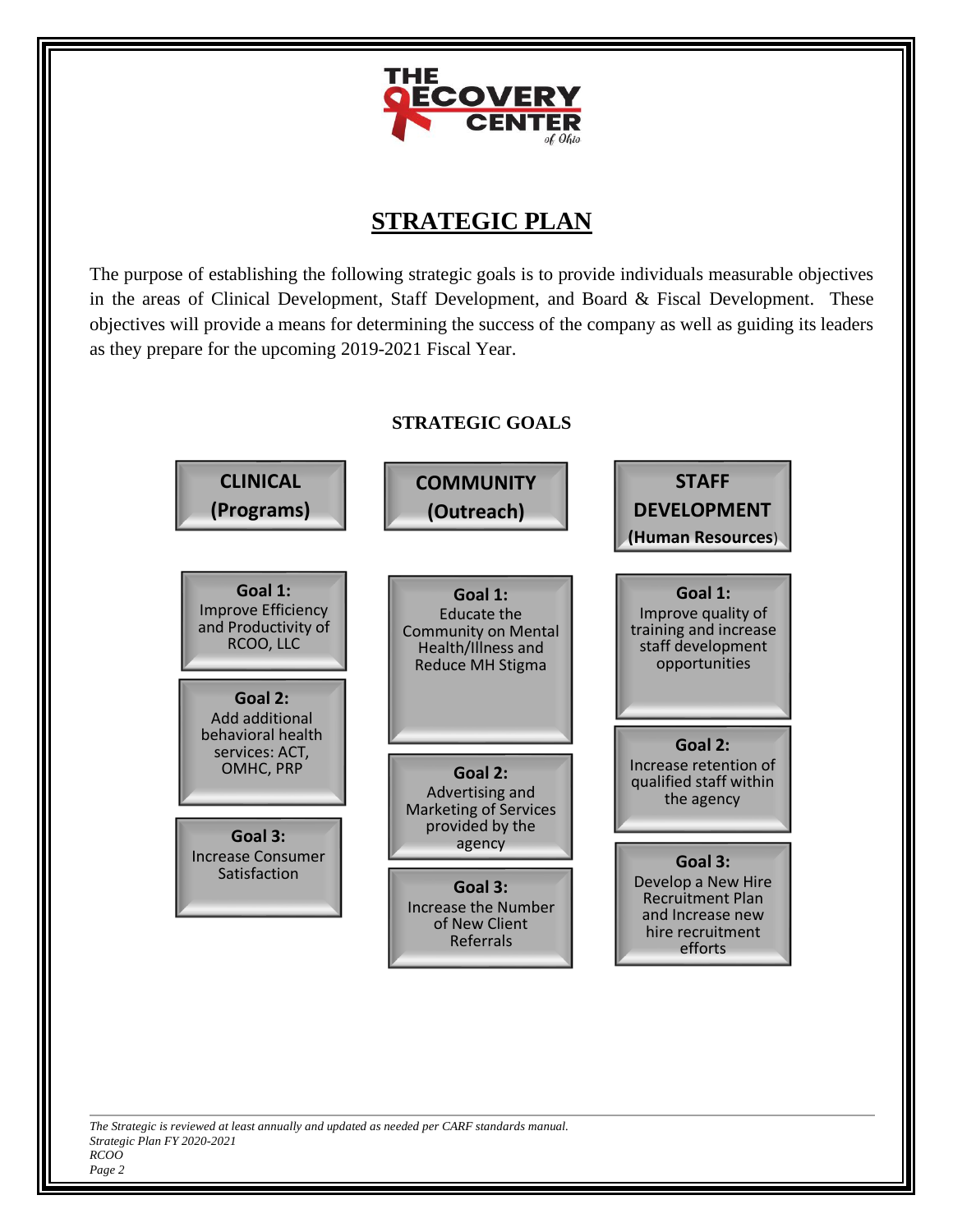

### **SUMMARY OF PERFORMANCE IMPROVEMENT**

**\_\_\_\_\_\_\_\_\_\_\_\_\_\_\_\_\_\_\_\_\_\_\_\_\_\_\_\_\_\_\_\_\_\_\_\_\_\_\_\_\_\_\_\_\_\_\_\_\_\_\_\_\_\_\_\_\_\_\_**

**(The performance improvement targets are generated as a direct result of Stakeholder, Employee, and Client Survey's given quarterly)**

**\_\_\_\_\_\_\_\_\_\_\_\_\_\_\_\_\_\_\_\_\_\_\_\_\_\_\_\_\_\_\_\_\_\_\_\_\_\_\_\_\_\_\_\_\_\_\_\_\_\_\_\_\_\_\_\_\_\_\_\_**

#### **CLINICAL GOALS**

The clinical component of the services provided by Recovery Center of Ohio, LLC exists as a catalyst to provide individuals with chronically persistent mental health/substance abuse illness and substance abuse. The Clinical team will provide consumers and their families with coordination of movement across the different levels of care and will coordinate discharge, planning and community re-entry following hospitalization or confinement to residential services.

#### **Goal 1: Improving the Efficiency and Productivity of RCOO, LLC**

**Objective 1: Assist the direct care staff in attaining professional development that will ensure organizational goals and objectives are achieved.**

#### **Planned Action for 2019-2021:**

- Provide staff with 24 hours professional development to assist them in developing personally and professionally so that they can more effectively perform the requirements of the job.
- Assuring that staff is utilizing skills attained during professional development trainings when interacting with consumers in order to maintain consumer base and generate more business through referrals of satisfied consumers. This information will be obtained through monthly supervisions and quarterly quality assurance checks when contacting consumers.

#### **Objective 2: Increase productivity of services by providing 100% of authorized hours.**

#### **Planned action for 2019-2021**

- Mental health/substance abuse staff will be accessible to consumers. Consumers are entitled to timely, effective access to services, regardless of where they live.
- Assure that all mental health/substance abuse processes encompass the full spectrum of needs and interventions required by all sectors of the population.

#### **Goal 2: Improving the Effectiveness of Treatment Services**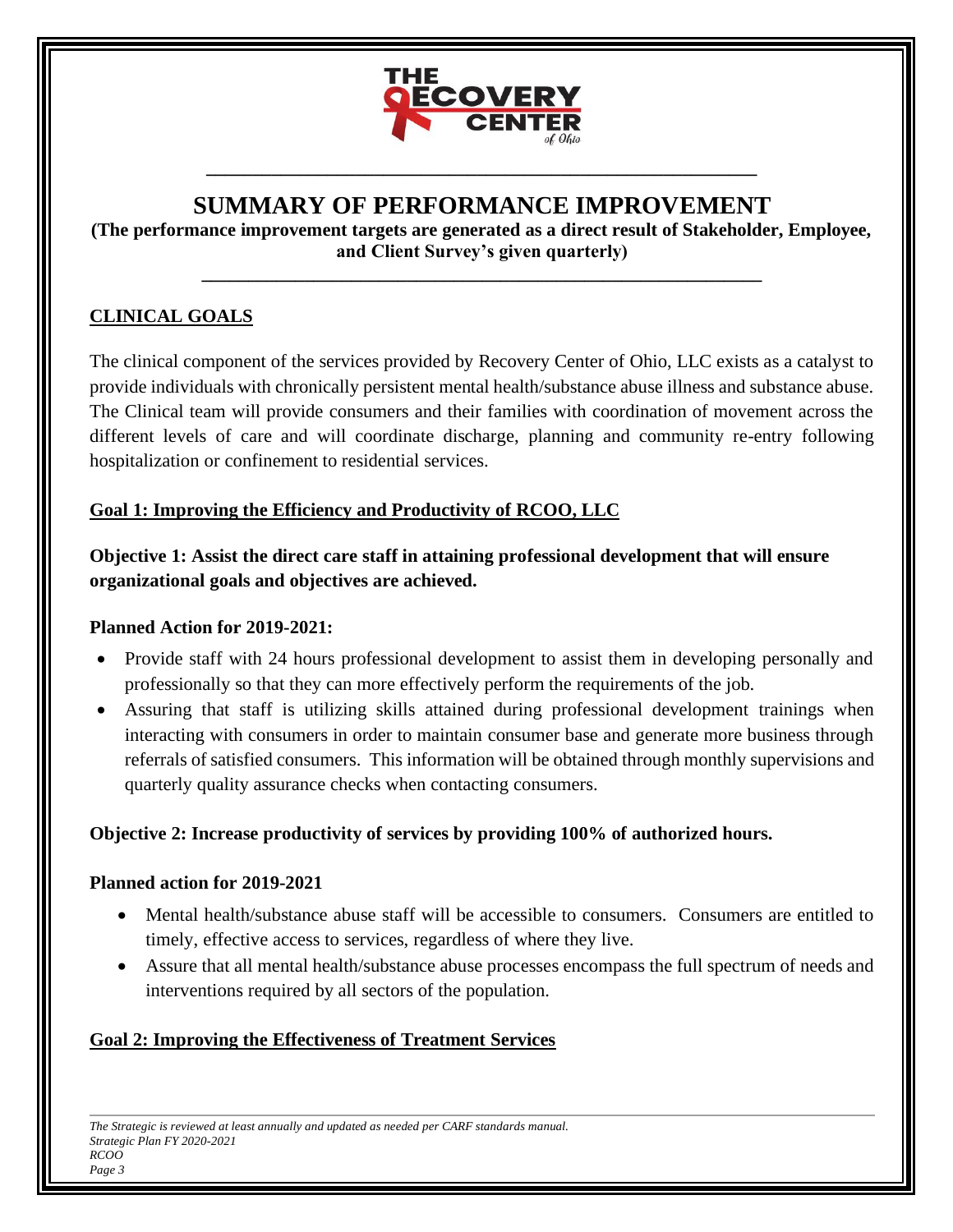

**Objective 1: Develop new, creative interventions and utilize existing interventions that incorporate the diverse needs of our consumers.**

#### **Planned Action for 201-2020**

- We will improve existing approaches and devise 2 new approaches for the treatment of mental illness that will allow our consumers to live full and productive lives utilizing 4 hour training for goal setting skills purposes.
- Utilize consumer survey to determine proper utilization of interventions.
- Establish mental health/substance abuse promotion strategies to enhance protective factors and reduce risk factors at the population level within a range of appropriate settings including schools, families, work places, and communities.
- Develop and deliver specific mental health/substance abuse promotion strategies to address diverse populations including children, the elderly, and other populations impacted by mental illness.

#### **Objective 2: 90% of persons questioned will report improvement in overall function**

#### **Planned Action for 2019-2021**

- Provide Mental health/substance abuse Rehabilitation Services and enhancement processes that will be responsive to the specific and continuing needs of individual consumers in order to improve overall functioning by enhancing the consumers' life and coping skills.
- Deliver high quality, safe mental health/substance abuse services, and enhancement processes.
- Consider consumer needs in all service planning and delivery and assure that all mental health/substance abuse service delivery supports consumer's individual processes of recovery.

#### **Goal 3: Staffing/Supervision for Direct Care Staff**

#### **Planned Action for 2019-2021**

- To conduct weekly staffing that allows staff to present challenging cases for input and recommendations by the team assigned to a particular case.
- Designate Licensed Professionals (LPC, LMFT, LSW, etc.) who will attend bi-weekly staffing meetings with Paraprofessionals and Substance Abuse Counselors in order to assist with professional guidance for challenging cases.

#### **Objective 1: Increase Consumer Satisfaction**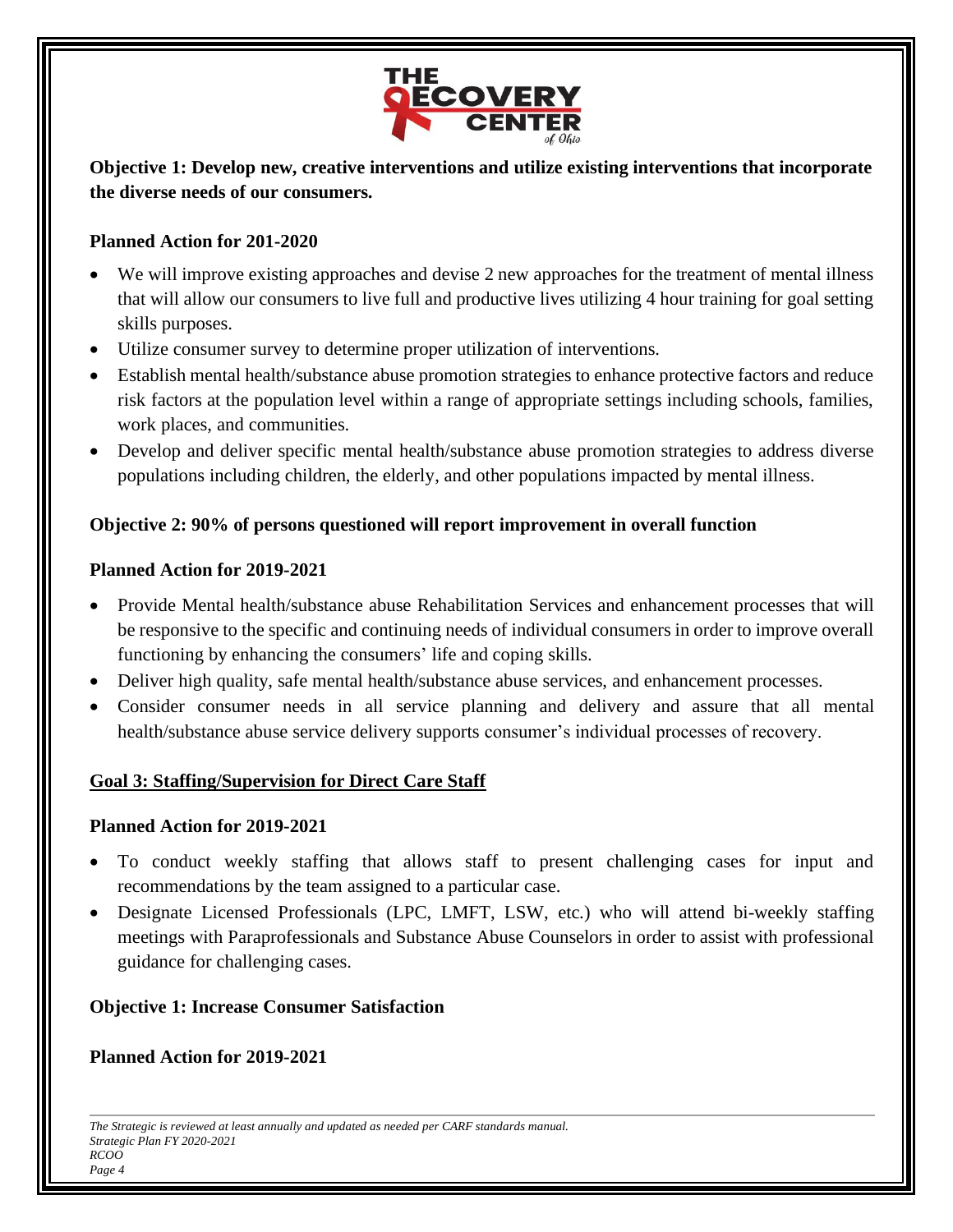

• Upon receipt of a referral, within 3 days, consumer's eligibility will be determined and contact will be made with the consumer to advise of eligibility and to schedule times for intakes and assessments.

#### **Objective 2: Increase Consumer Satisfaction by Providing Quality Services**

- To increase the consumer's self-worth and value RCOO will hold an Annual Commencement Ceremony for consumers upon completion of services.
- To ensure that each consumer's basic needs are being met on a holistic level the direct care staff will make all necessary referrals for service outside of the scope of the agency's mission or capacity.

#### **COMMUNITY GOALS**

Outreach is a vital part of Recovery Center of Ohio, LLC.. Outreach coordinators hold the important task of informing potential consumers of the various services that we offer and promoting the benefits of Recovery Center of Ohio, LLC. Outreach coordinators are required to make a minimum amount of contacts within the community, which consists of distributing brochures, conducting informational sessions, and giving informative presentations about the programs and services offered at Recovery Center of Ohio, LLC. The organization will also identify several marketing and advertising goals, including expanding into various media circuits in order to promote its programs and services, as well as overhauling the website to make it more effective as marketing tool.

#### **Goal 1: Educate the community on the effects of mental health/substance abuse/illness and to reduce mental health/substance abuse stigma.**

#### **Objective:**

- Conduct mental health/substance abuse education workshops at places of worship, community centers, and public schools
- Provide 4 free community in service training at RCOO location.
- Conduct 6 online mental health/substance abuse stigma reduction forums.

- Outreach will utilize its Management, Coordinators, Parent/Family Advocate, and local community stakeholders in order to obtain feedback that will serve as vital data in educating the Community regarding the effects of mental health/substance abuse and illness.
- Within the first six months of 2021, develop a presence for RCOO within the community by networking and attending local service provider meetings. Outreach will also want to accomplish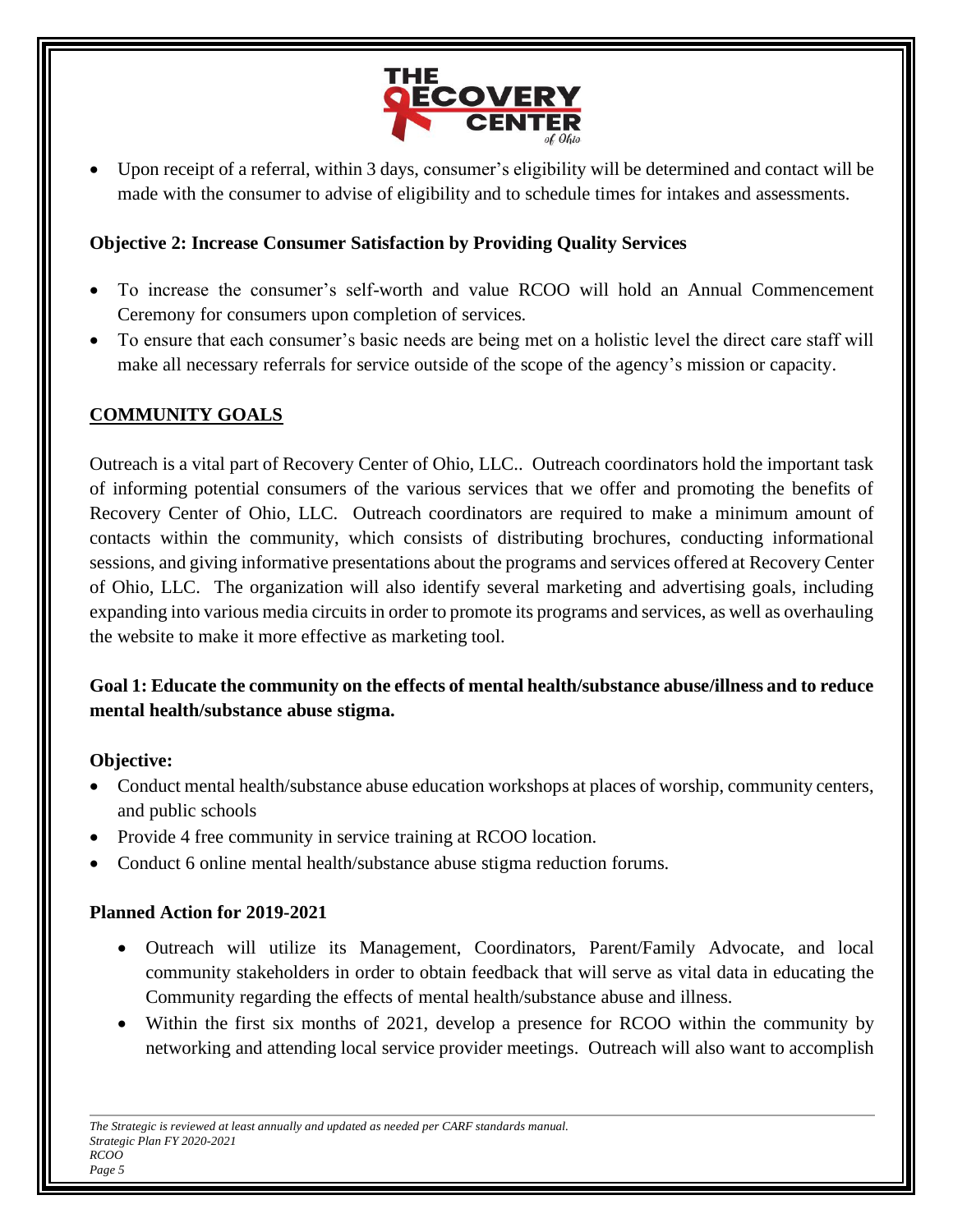

solid partnerships and avenue that will allow RCOO to present the findings from the individuals and groups that assisted with the efforts for adequate and accurate information.

- Outreach will locate and identify local media sources that would be interested in covering stories concerning mental health/substance abuse issues and RCOO. Outreach will also look to locate local schools, Colleges, Hospitals, Churches, and Community Locations such as YMCAs, Volunteers of America, Boys & Girls clubs, etc.
- Foster and establish partnerships with resources and organizations in the Cincinnati Metro area that will allow RCOO to be a pillar and cornerstone of knowledge regarding the education on mental health/substance abuse; as well as a focal point in the community that reduces the stigma and exclusion that relates to mental health/substance abuse.
- RCOO staff will volunteer with local social service providers as well as associate its outreach efforts that will allow RCOO to be a local and common name relating to Mental health/substance abuse Rehabilitation Services.
- In order for this goal and objective to be reached, Outreach will need efforts of the stakeholders as well as the department to be cohesive and consistent. Outreach may require meeting in the evenings in order to decrease barriers that can and do exist. Constraints that may keep this goal from being accomplished are: lack of support, follow through, and cohesiveness needed all parties to pinpoint the concerns as it relates to the Mental health/substance abuse stigma.
- This goal is imperative to the Cincinnati area so that we may be able to reach those who are in detrimental need of services such as Mental health/substance abuse treatment, however, due to the lack of positive feedback from individuals who have once experienced negative aspects from an agency lacking quality of care, it has allowed those in need to deflect such a valuable program.

#### **Goal 2: Increase Advertising and Marketing Efforts**

#### **Objective:**

- Increase number of outreach contacts to a minimum of three per week.
- Conduct a minimum of 5 outreach presentations a week.

#### **Planned Action for 2019-2021**

• Outreach Coordinators will collaborate with community agencies to locate additional consumers who may be in need of mental health/substance abuse services.

#### **Goal 3: Increase the Number of New Consumer Referrals**

**Objective:** Increase organization visibility by 75% by utilizing TV, radio, Internet, magazine, newsprint, presentations, and WOM (word of mouth) by June 2021.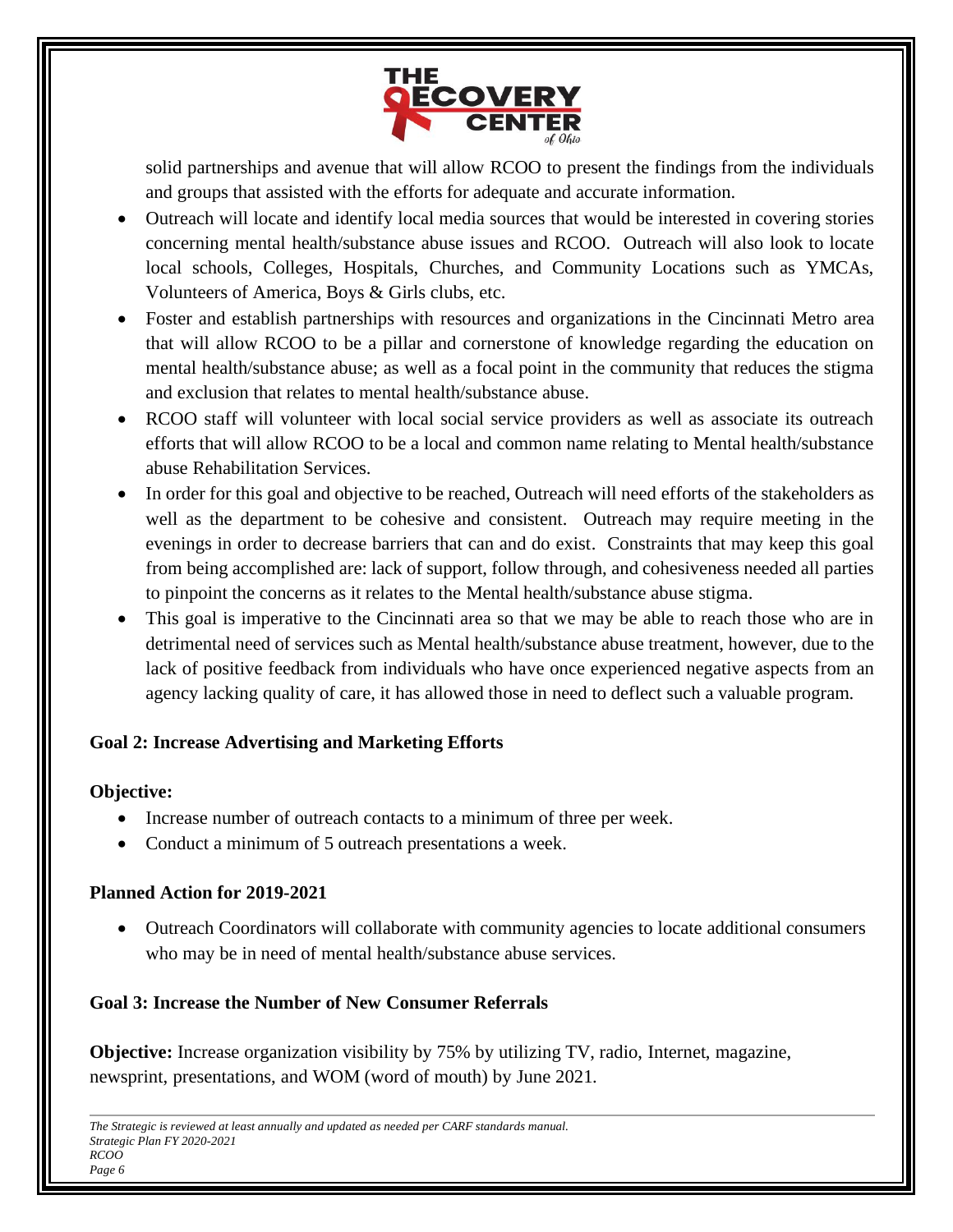

#### **Planned Action for 2019-2021**

- Outreach will collaborate with various organizations, schools, hospitals, and agencies to continue to success in advertisement.
- RCOO will develop and sustain strong relationships with school systems and organizations that will contribute towards the growth as well as the retention of consumers that come into our agency. The ultimate goal is to brand RCOO as a provider who prides itself on quality of care and passion to rehabilitate the community one consumer at a time.
- Outreach will look to strategically market the areas that RCOO will be able to provide quality services based on RCOO staffing.
- After the first 6 months of RCOO functional operation, Outreach will begin to expand beyond the boundaries of Hamilton County and begin establishing itself in other neighboring counties.
- Outreach will need: postcards, marketable handouts such as, but not limited to: Candy, pens, pencils, book bags, notebooks, pocket-size calendars, magnets, key chains, mugs, RCOO gift cards, etc. Possible constraints include not planning adequately in order to satisfy the need for material and not marketing to a large enough audience. A lack of follow through will promote a negative name in the community that can and will damage the brand that RCOO looks to establish.
- Branding RCOO is imperative to the development of our agency so that we can ensure the vision of our CEO. The Ohio area has a serious need for mental health/substance abuse and substance services, which is the reason RCOO can and will be able to expand services to 1000+ consumers. In order to make this long-term goal a success we must market. We must brand our name while there is a gaping hole in equations, which will yield us being the solution.

#### **STAFF DEVELOPMENT GOALS**

In recognition that the provision of quality services is dependent upon a highly skilled and motivated team of staff, The Recovery Center of Ohio, LLC is committed to hiring, training, and facilitating the development of top-quality professionals. As such, the agency will continue to provide staff development and training to current staff, as well as new hire training for future employees. All departments will consist of staff that is knowledgeable and confident in their ability to perform the functions of their jobs.

#### **Goal 1: Improve Quality of Training and Increase Staff Development Opportunities**

#### **Objective 1:**

• Development of a standardized training process for new hires.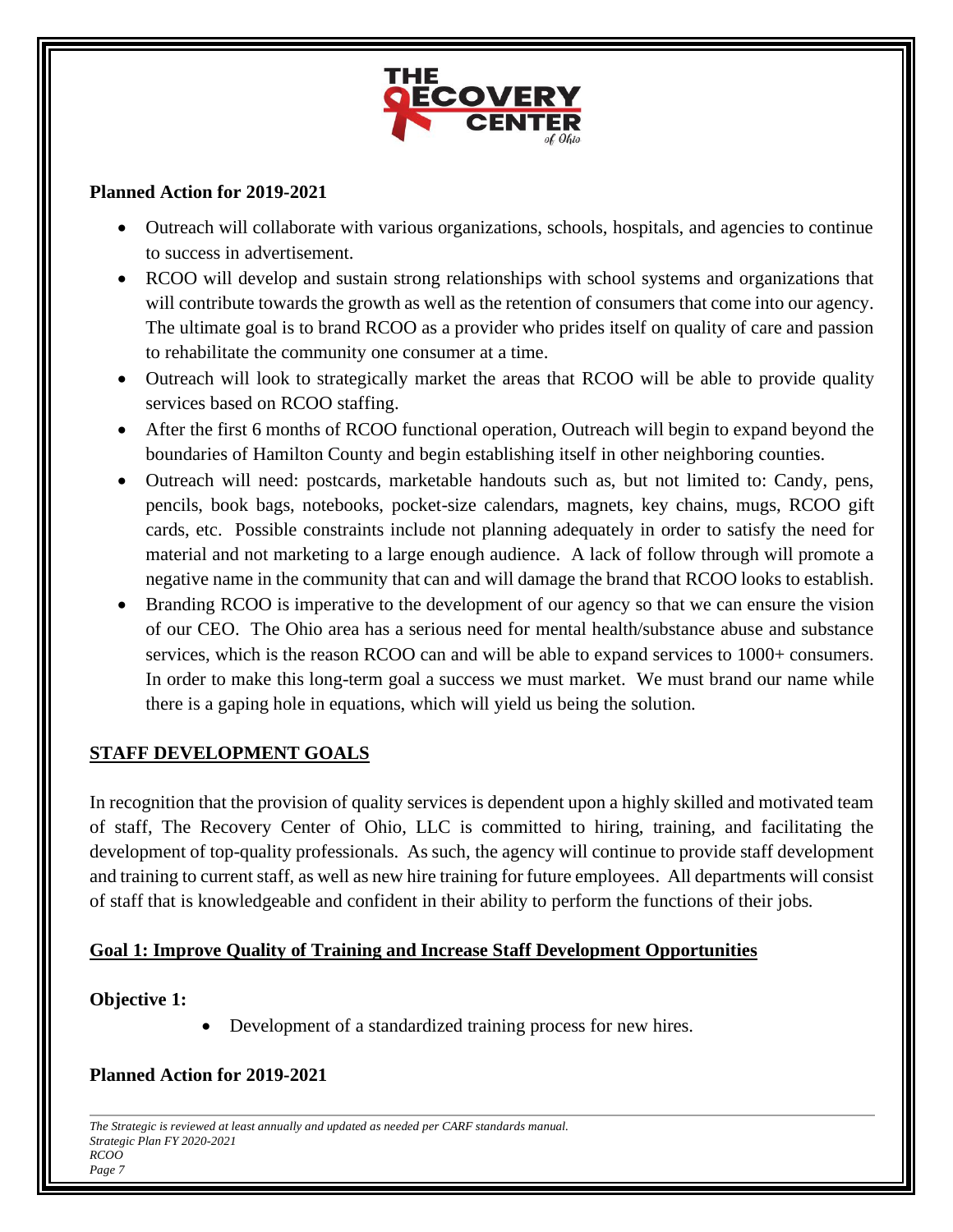

- Create 40 hour standardized Orientation Process for all New Hires
- Develop Quarterly Professional Development Seminars for Direct Care Staff
- Conduct 12 All-Staff trainings to develop, review and increase employee KSAs (knowledge, skills and abilities)

#### **Objective 2:**

• Development of supervision process for all staff to promote professional development within the agency

#### **Planned Action for 2019 -2020**

•

- Expand staff development opportunities by 25%, with a focus on improving supervisory skills
- Develop Quarterly Professional Development Seminars for Management Level Staff
- Develop and implement a six month Management Mentorship Program, to promote management within the agency

#### **Goal 2: Increase Retention of Qualified Staff**

#### **Objective:**

Retention rate of employees will increase by 25% over the fiscal year

#### **Planned Action for 2020 -2021**

- Improve and increase recruitment and selection practices to attract and hire from a committed and stable pool of applicants.
- Provide new hires with training that will increase their capacity to work with our consumer population.
- Develop a career path program to prepare existing staff for promotion.
- Focus on compensation and nonmonetary rewards to retain staff who excel.
- Increase opportunities to solicit and incorporate staff feedback and input and conduct quarterly employee surveys.
- Clarify staff roles, structure, and reporting relationships in order to eliminate confusion amongst various positions.
- Offer employees a comprehensive benefits package

#### **Goal 3: Increase New Hire Recruitment Efforts by 75%**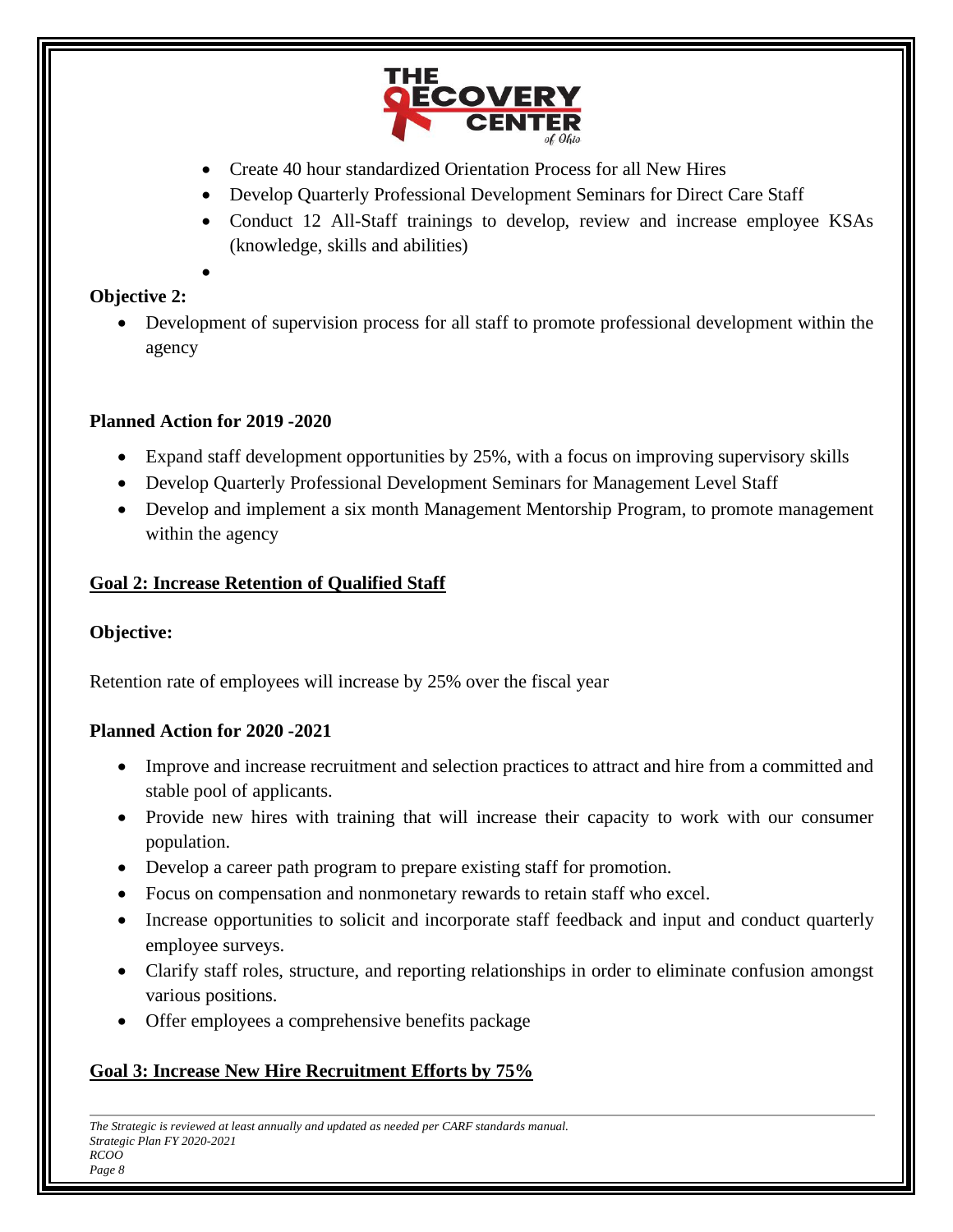

**Objective:** Increase RCOO new hire recruitment efforts to ensure the organization has a pool of potential new hires to support the Ohio program site expansion.

#### **Planned Action 2020-2021:**

- Develop and foster a relationship with local universities. Foster at least three partnerships
- Conduct, host and attend local mental health/substance abuse job fairs at least semi-annually.
- Place employment opportunities in newspaper, magazine, TV, and radio advertisements
- Register RCOO with the local NASW (National Association of Social Workers)
- Create a Linked In account (social media website for job seekers)

#### **FISCAL & BOARD DEVELOPMENT GOALS**

Recovery Center of Ohio, LLC. will continue receiving guidance from the Board of Managers, which as charged with the responsibility of providing the Chief Executive Officer with direction, advice, and strategic oversight.

#### **Goal 1: Increase Board of Managers Involvement with RCOO Growth**

**Objective:** Attract, support, and retain a diverse Board of Managers, who has a strong presence throughout the agency. In 2021, we will also add managers to join the Board of Managers.

#### **Planned Action for 2020-2021:**

- Create a RCOO board member application and send out to possible candidates by June 2021
- Submit 5-10 possible candidates to RCOO Executive Management Team/Board of Directors for approval and vote of two additional board members
- Provide the two new board members with a board member orientation/board retreat.
- Assign the two new board members with projects that are specific to the greater Cincinnati area expansion efforts.
- RCOO board members will attend a minimum of 6 All Staff training/meetings during 2021

#### **Goal 2: Increase RCOO Financial Viability by Increasing its Revenue by 100% in 2021**

#### **Objective: Develop and implement a financial plan that increases revenue and decreases spending**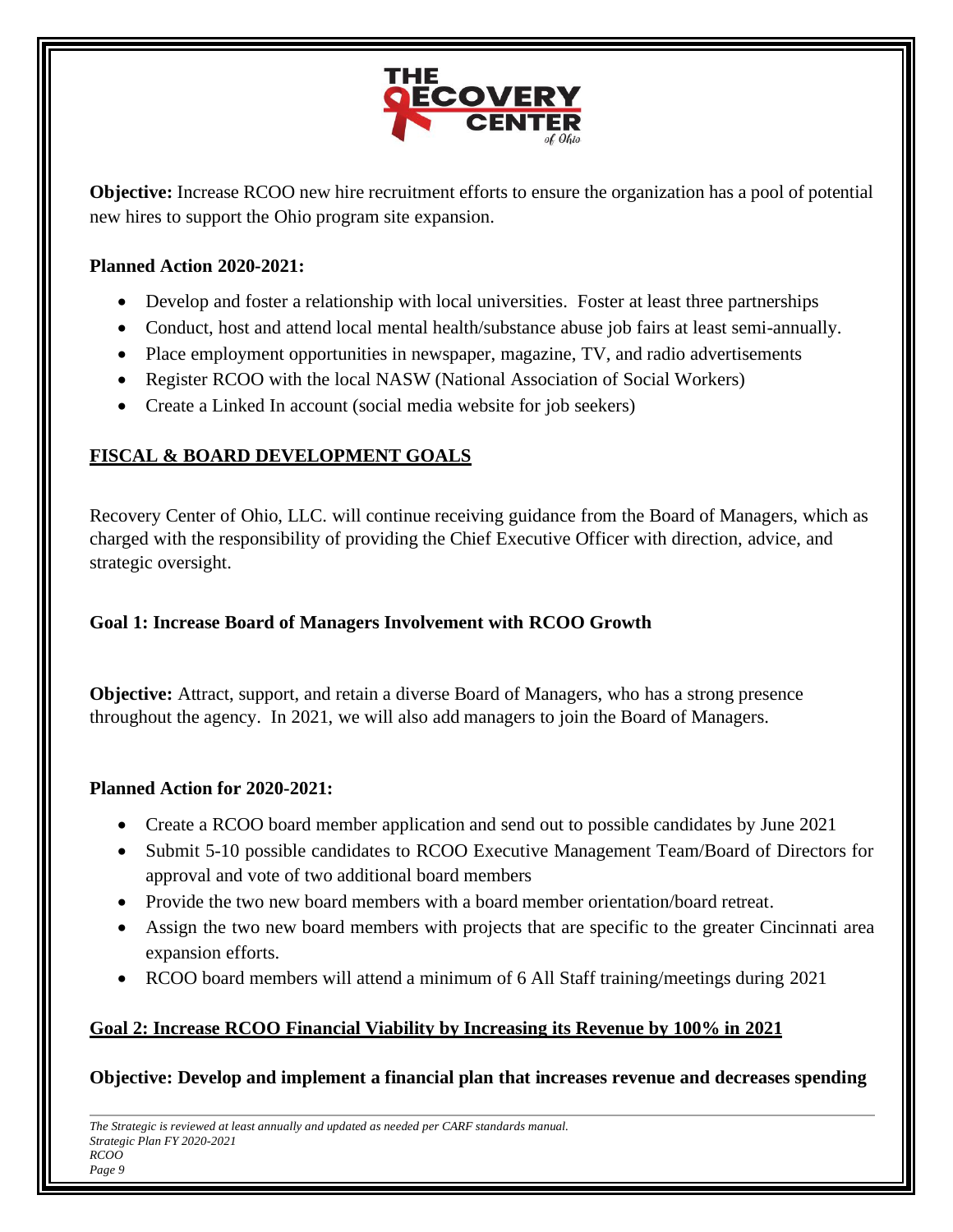

#### **Planned Action for 2020 -2021**

- Increase revenue by increasing the number of consumers that receive services.
- Require LOCs to become more efficient and effective in their turnaround time of clinical assessments by implementing a 5 day "CA Submit" deadline
- Develop a monthly budget that requires decreased spending and strictly adhere to what has been approved by the executive management team
- Conduct quarterly financial audits and inventory management
- Become a provider with Ohio Medicaid Managed Care Programs
- Increase community visibility and revenue by becoming a Medicaid Enrollment Center

#### **Goal 3: Conduct Feasibility Study for additional RCOO Annex Sites and Increase Recovery Center of Ohio, LLC. Financial Viability and Community Visibility**

**Objective: To Gain 30% of the Ohio market share by managing quality, efficiency, and responsiveness to RCOO's consumers**

- Develop a 5 member (4 RCOO staff, 3 Stakeholders) RCOO-Annex (school based site) feasibility study committee by June 2021.
- Conduct 3 focus groups (employee, potential consumer and stakeholder) to ensure RCOO is providing the best quality, efficient and cost effective services.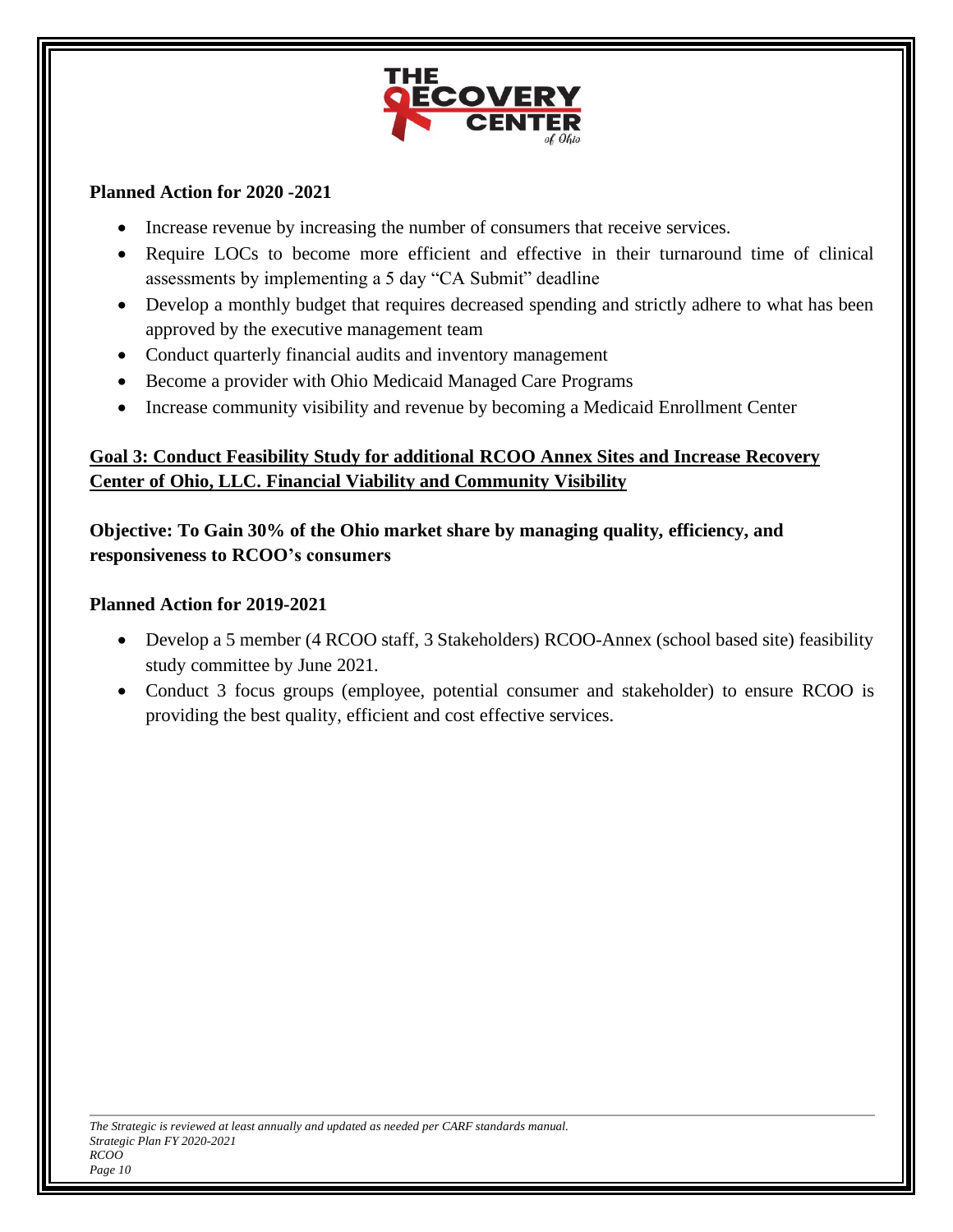

#### **RCOO STRATEGIC PRIORITIES \_\_\_\_\_\_\_\_\_\_\_\_\_\_\_\_\_\_\_\_\_\_\_\_\_\_\_\_\_\_\_\_\_\_\_\_\_\_\_\_\_\_\_\_\_\_\_\_**

\_\_\_\_\_\_\_\_\_\_\_\_\_\_\_\_\_\_\_\_\_\_\_\_\_\_\_\_\_\_\_\_\_\_\_\_\_\_\_\_\_\_\_\_\_\_\_\_\_

RCOO Strategic Plan comprises five priorities—critical areas of focus for our success and sustainability.



#### *Consumer & [Person-centered](http://www.hopkinsmedicine.org/strategic_plan/patient_and_family_centered_care.html) care*

Be the Community Leader in the Service Delivery, Quality and Provision of Consumer- and Person-[Centered Care](http://www.hopkinsmedicine.org/strategic_plan/people.html)

#### *[People](http://www.hopkinsmedicine.org/strategic_plan/people.html)*

Attract, Engage, Develop, and Retain the World's Best People

#### *[Integration](http://www.hopkinsmedicine.org/strategic_plan/integration.html)*

Become the Model for an Academically Based, Integrated Mental health/substance abuse Care Delivery and Financing System

#### *[Education](http://www.hopkinsmedicine.org/strategic_plan/education.html)*

Lead in the Education and Training of Mental health/substance abuse Professionals/Specialists

#### *[Performance](http://www.hopkinsmedicine.org/strategic_plan/performance.html)*

Create Sustainable Financial Success and Implement Continuous Performance Improvement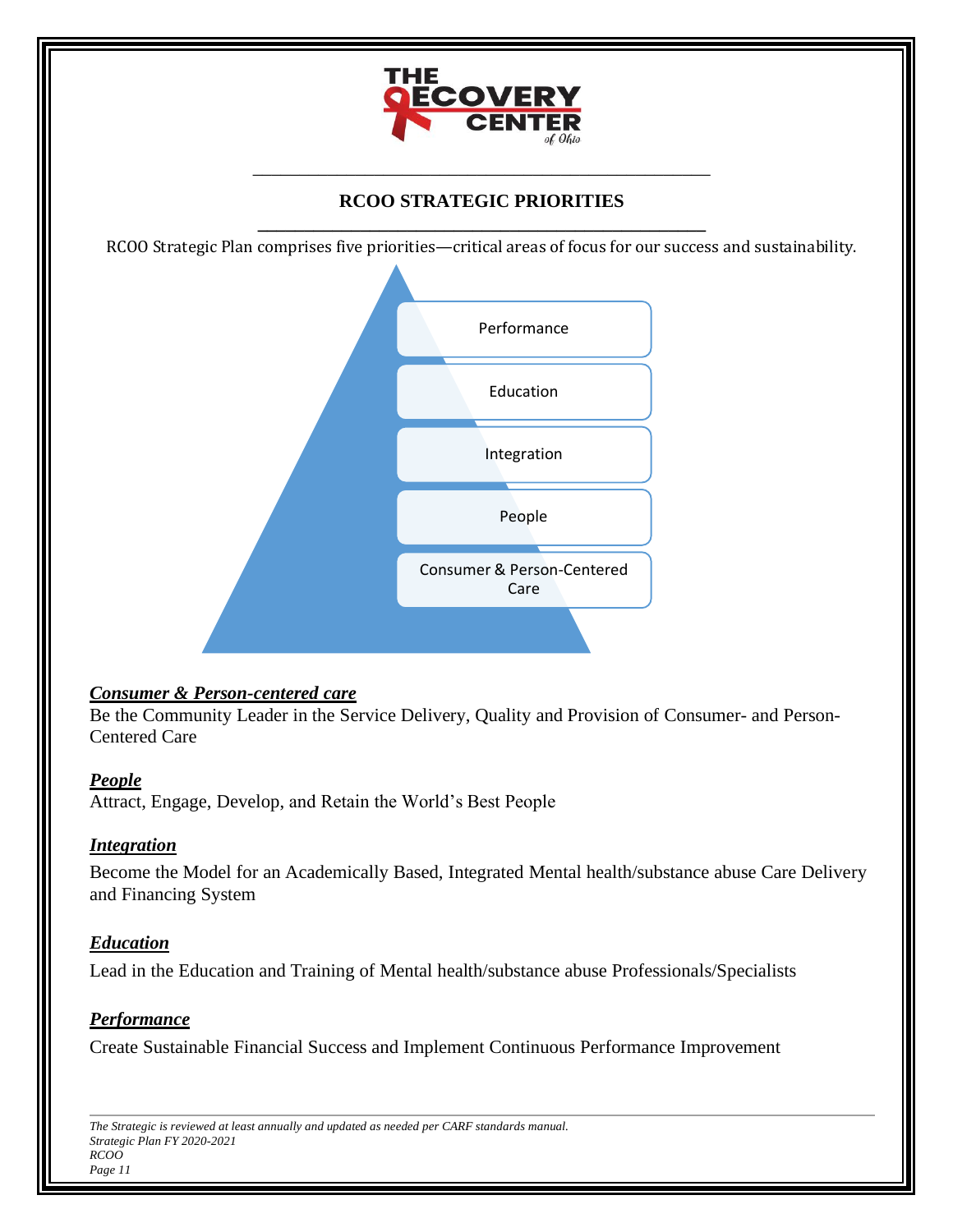

#### **RCOO STRATEGIC PRIORITIES**

\_\_\_\_\_\_\_\_\_\_\_\_\_\_\_\_\_\_\_\_\_\_\_\_\_\_\_\_\_\_\_\_\_\_\_\_\_\_\_\_\_\_\_\_\_\_\_

|                                                         | Promote a culture that embraces, expects, and rewards the<br>delivery of person-centered care.                                                                                     |
|---------------------------------------------------------|------------------------------------------------------------------------------------------------------------------------------------------------------------------------------------|
| <b>Consumer</b><br>& Person-<br><b>Centered</b><br>Care | Partner with consumers, families and others to eliminate<br>preventable harm and optimize consumer outcomes and<br>experiences                                                     |
|                                                         | Engage consumers and families in shared organizational and<br>clinical decision-making.                                                                                            |
|                                                         | Create a culture where diversity, inclusion, civility, collegiality,<br>and professionalism are championed, valued and exhibited<br>through actions, incentives and accountability |
| <b>People</b>                                           | Ensure that fair and easily understood rewards are.<br>implemented, particularly compensation that reflects the scope<br>of work, quality and leadership responsibilities          |
|                                                         | Create pathways to recruit, advance and reward excellent<br>clinicians throughout RCOO                                                                                             |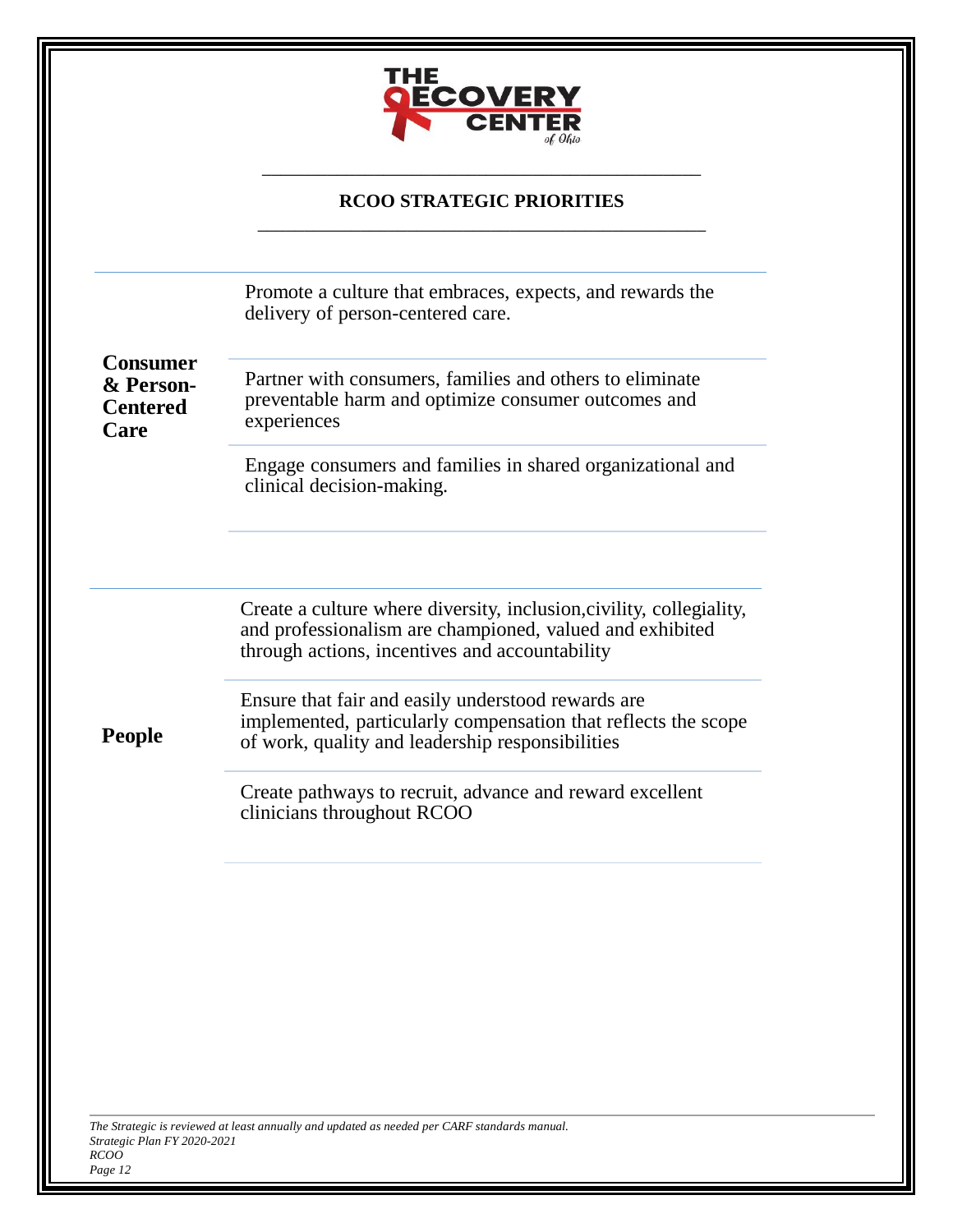|                    | Achieve community-wide recognition by designing and<br>implementing an innovative model of care delivery aimed at<br>improving and enhancing the overall behavioral health of<br>populations                           |
|--------------------|------------------------------------------------------------------------------------------------------------------------------------------------------------------------------------------------------------------------|
| <b>Integration</b> | Recruit, engage, retain and invest in innovative leaders and<br>flexible workforce that promotes cross-education and<br>development of interdiciplanary teams across all agencies.                                     |
|                    | Over a 3 year period, fully implement the required elements of<br>the newly defined mental health care system                                                                                                          |
|                    | <b>RCOO STRATEGIC PRIORITIES</b>                                                                                                                                                                                       |
| <b>Education</b>   | Build an effective culture for learning and education across all<br>RCOO organizations, leverage the agency's infrastructure, and<br>facilitate interprofessional educational programs for<br>RCOOemployees and others |
|                    | Ensure that training and education is transformative as<br>reflected by consumer and stakeholder responses to services                                                                                                 |
|                    | Invest in and promote the practice of evidence-based<br>knowledge and professional development                                                                                                                         |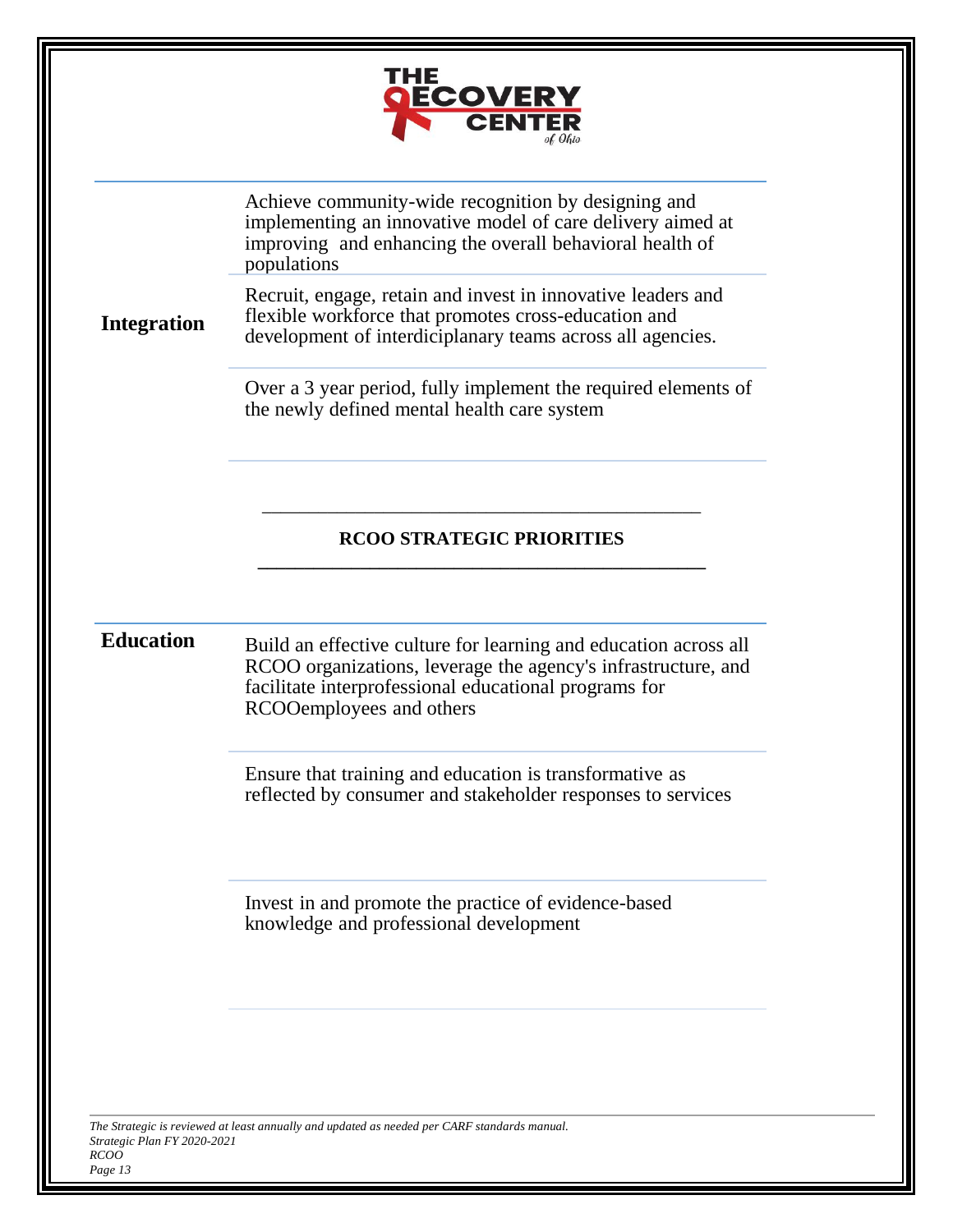

#### **Performance** Ensure that all financial operations, performance indicators and results support the strategic priorities, as well as the individual entity requirements.

Identify new and expand existing sources of revenue and implement operating efficiencies consistent with the mission and with a commitment to providing quality services

Establish a transparent financial reporting system available to and understood by all RCOO constituencies

#### **FINANCIAL ANALYSIS \_\_\_\_\_\_\_\_\_\_\_\_\_\_\_\_\_\_\_\_\_\_\_\_\_\_\_\_\_\_\_\_\_\_\_\_\_\_\_\_\_\_\_\_\_\_\_\_**

\_\_\_\_\_\_\_\_\_\_\_\_\_\_\_\_\_\_\_\_\_\_\_\_\_\_\_\_\_\_\_\_\_\_\_\_\_\_\_\_\_\_\_\_\_\_\_\_\_

#### **Plans for FY 2020**

Beginning with fiscal year 2020-2021, RCOO will implement a "bottom up" standardized budgeting process. The 2020 budget will consist of monthly projections, and the budget will be on a consolidated quarterly basis.

Each department (HR, Operations, Program Management and Outreach) will have a standard projection template. The program manager will have significant input in establishing monthly revenue targets based on reasonable, branch specific consumer input assumptions. Additionally, each department will establish anticipated line item specific operating expenses. The net results between anticipated revenues and expenses will provide the Ohio Main office with budgeted profitability/loss accountability. Within 15 days of the month's end, the RCOO office actual income and expenses will be posted against budgeted amounts. Actual results will be analyzed and action will be taken to ensure the integrity of the budget process. Anticipated monthly corporate overhead expenses will be analyzed and allocated among the branches based on branch percentages of revenue generated during the previous month. The department budgets will be consolidated into a monthly company budget that will compare budget amounts to actual.